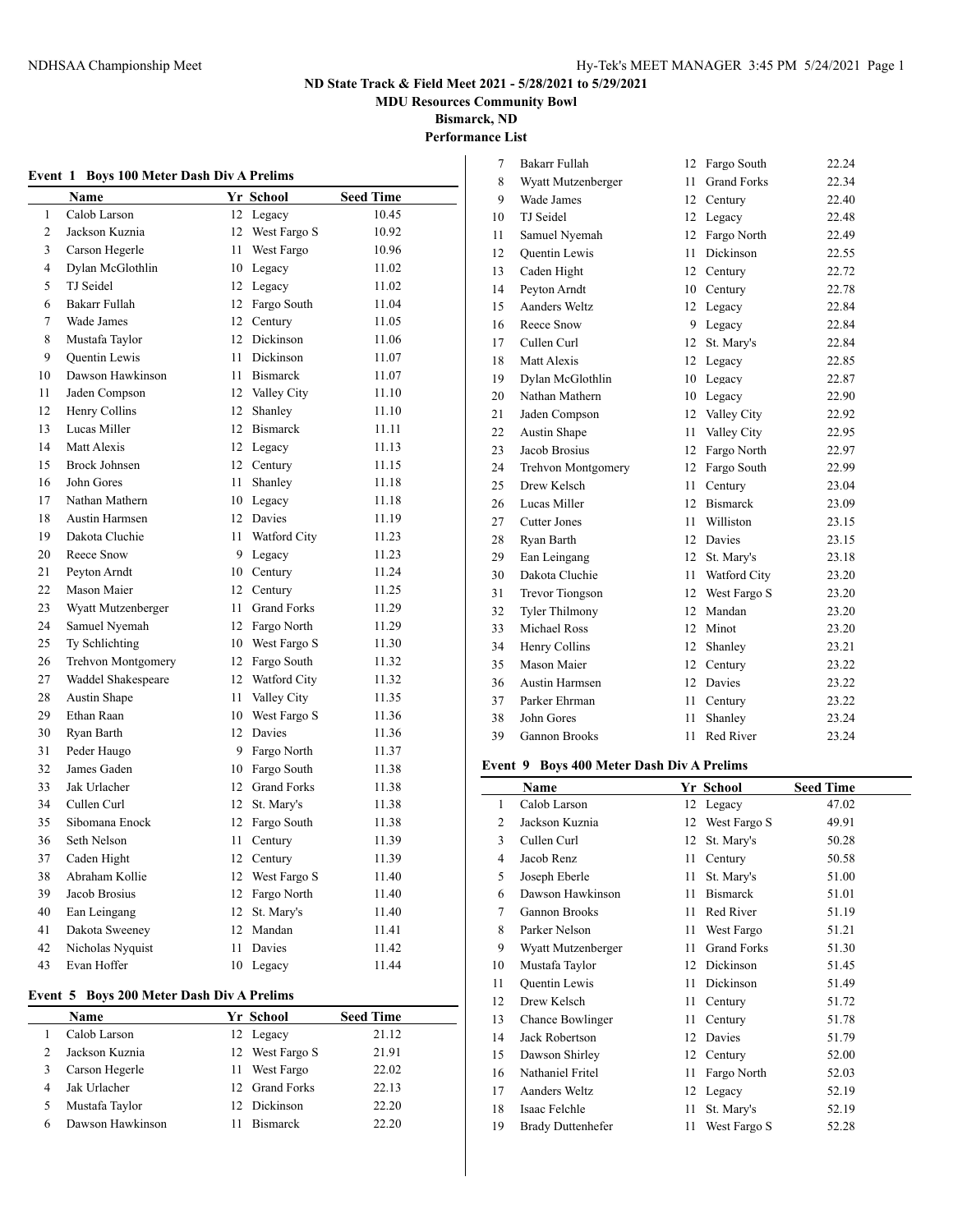**MDU Resources Community Bowl**

**Bismarck, ND**

**Performance List**

|    | Event 9 (Boys 400 Meter Dash Div A Prelims) |  |                |                  |  |
|----|---------------------------------------------|--|----------------|------------------|--|
|    | Name                                        |  | Yr School      | <b>Seed Time</b> |  |
| 20 | James Gaden                                 |  | 10 Fargo South | 52.28            |  |
| 21 | Noah Just                                   |  | 11 Mandan      | 52.64            |  |
| 22 | Aidan Hasby                                 |  | 12 Legacy      | 53.11            |  |

### **Event 13 Boys 800 Meter Run Div A**

|                | Name                  |    | Yr School       | <b>Seed Time</b> |  |  |
|----------------|-----------------------|----|-----------------|------------------|--|--|
| 1              | Sean Korsmo           | 12 | Bismarck        | 1:53.61          |  |  |
| $\overline{c}$ | Chance Bowlinger      | 11 | Century         | 1:55.81          |  |  |
| 3              | Caeden Johnson        | 11 | West Fargo S    | 1:56.63          |  |  |
| $\overline{4}$ | Ethan Bender          |    | 12 Century      | 1:56.77          |  |  |
| 5              | Mason Kindel          | 12 | Century         | 1:56.97          |  |  |
| 6              | Parker Nelson         | 11 | West Fargo      | 1:57.03          |  |  |
| $\tau$         | Jacob Knodle          |    | 12 West Fargo S | 1:57.34          |  |  |
| 8              | <b>Brady Yoder</b>    | 12 | Dickinson       | 1:57.98          |  |  |
| 9              | Jacob Renz            | 11 | Century         | 1:58.18          |  |  |
| 10             | Ethan Moe             | 10 | Williston       | 1:58.62          |  |  |
| 11             | Griffin House         | 11 | Century         | 1:59.21          |  |  |
| 12             | Aidan Jarvis          | 12 | Minot           | 1:59.36          |  |  |
| 13             | Chase Knoll           | 10 | Legacy          | 1:59.61          |  |  |
| 14             | Joseph Eberle         | 11 | St. Mary's      | 1:59.86          |  |  |
| 15             | Fynn Krenz            |    | 10 Williston    | 1:59.87          |  |  |
| 16             | <b>Jack Robertson</b> | 12 | Davies          | 1:59.88          |  |  |
| 17             | <b>Ouinn Roehl</b>    |    | 10 Grand Forks  | 2:00.10          |  |  |
| 18             | Juan Flores           | 12 | <b>Bismarck</b> | 2:00.42          |  |  |
| 19             | Hunter McHenry        | 11 | Red River       | 2:00.45          |  |  |
| 20             | <b>Ben Anteau</b>     |    | 12 Jamestown    | 2:00.55          |  |  |
| 21             | Jonah Dafoe           |    | 10 Red River    | 2:00.59          |  |  |
| 22             | Mustafe Abdi          |    | 12 Red River    | 2:00.73          |  |  |
| 23             | Isaac Anderson        |    | 12 Bismarck     | 2:00.93          |  |  |
| 24             | Kade Schumacher       |    | 12 Jamestown    | 2:01.42          |  |  |
| 25             | Lane Dullum           | 11 | West Fargo      | 2:01.48          |  |  |
| 26             | Dameon Zenawick       | 11 | Red River       | 2:01.65          |  |  |
| 27             | Carson Dean           | 12 | Shanley         | 2:01.69          |  |  |
| 28             | <b>Brady Korsmo</b>   |    | 10 Bismarck     | 2:01.70          |  |  |
| 29             | Drew Rempher          |    | 10 Davies       | 2:01.74          |  |  |
| 30             | Tristan Quibell       |    | 10 Fargo South  | 2:02.19          |  |  |
| 31             | Iver Phillips         | 12 | Century         | 2:02.88          |  |  |
| 32             | Oscar Hultz           | 11 | Minot           | 2:04.38          |  |  |

### **Event 17 Boys 1600 Meter Run Div A**

|    | <b>Name</b>     |                 | Yr School       | <b>Seed Time</b> |
|----|-----------------|-----------------|-----------------|------------------|
| 1  | Sean Korsmo     | 12 <sub>1</sub> | <b>Bismarck</b> | 4:12.65          |
| 2  | Brady Yoder     |                 | 12 Dickinson    | 4:13.82          |
| 3  | Jacob Knodle    |                 | 12 West Fargo S | 4:14.79          |
| 4  | Ethan Moe       | 10              | Williston       | 4:18.67          |
| 5  | Owen Sondag     | 9               | Fargo North     | 4:19.19          |
| 6  | Ethan Bender    |                 | 12 Century      | 4:20.05          |
| 7  | Mason Kindel    |                 | 12 Century      | 4:20.69          |
| 8  | Aiden Johnson   | 9               | West Fargo S    | 4:21.10          |
| 9  | Griffin House   | 11              | Century         | 4:21.48          |
| 10 | Caeden Johnson  | 11              | West Fargo S    | 4:22.11          |
| 11 | Ben Anteau      | 12              | Jamestown       | 4:22.80          |
| 12 | Dameon Zenawick | 11              | Red River       | 4:23.75          |

| 13 | Fynn Krenz      | 10 | Williston          | 4:26.07 |
|----|-----------------|----|--------------------|---------|
| 14 | Gunnar Alvarado | 12 | Williston          | 4:28.11 |
| 15 | Aidan Jarvis    | 12 | Minot              | 4:28.84 |
| 16 | Iver Phillips   | 12 | Century            | 4:30.31 |
| 17 | Hunter McHenry  | 11 | Red River          | 4:30.68 |
| 18 | Jonah Dafoe     | 10 | Red River          | 4:31.04 |
| 19 | Joseph Eberle   | 11 | St. Mary's         | 4:31.42 |
| 20 | Mustafe Abdi    | 12 | Red River          | 4:32.03 |
| 21 | Oscar Hultz     | 11 | Minot              | 4:32.42 |
| 22 | Regan Bosch     | 11 | Davies             | 4:32.53 |
| 23 | Juan Flores     | 12 | <b>Bismarck</b>    | 4:33.01 |
| 24 | Ivan Askim      | 10 | Williston          | 4:33.50 |
| 25 | Isaac Anderson  | 12 | <b>Bismarck</b>    | 4:33.76 |
| 26 | Matt Rongitsch  | 10 | Red River          | 4:33.80 |
| 27 | Drew Rempher    | 10 | Davies             | 4:33.97 |
| 28 | Gabe Sagvold    | 11 | Fargo North        | 4:34.29 |
| 29 | Adam Brachman   | 9  | Davies             | 4:34.49 |
| 30 | Ryan Prusak     | 12 | Red River          | 4:34.61 |
| 31 | Justin Smith    | 11 | West Fargo         | 4:34.92 |
| 32 | Quinn Roehl     | 10 | <b>Grand Forks</b> | 4:34.96 |
| 33 | Jacob Ersland   | 12 | Century            | 4:35.18 |
| 34 | Gavin Haut      | 12 | Jamestown          | 4:35.20 |
|    |                 |    |                    |         |

#### **Event 21 Boys 3200 Meter Run Div A**

|                | Name                    |    | Yr School       | <b>Seed Time</b> |
|----------------|-------------------------|----|-----------------|------------------|
| 1              | <b>Ben Anteau</b>       | 12 | Jamestown       | 9:08.36          |
| 2              | <b>Brady Yoder</b>      | 12 | Dickinson       | 9:13.06          |
| 3              | Jacob Knodle            | 12 | West Fargo S    | 9:13.45          |
| $\overline{4}$ | Sean Korsmo             | 12 | <b>Bismarck</b> | 9:18.41          |
| 5              | Aiden Johnson           |    | 9 West Fargo S  | 9:26.79          |
| 6              | Owen Sondag             | 9  | Fargo North     | 9:26.89          |
| 7              | Griffin House           | 11 | Century         | 9:32.51          |
| 8              | Ethan Bender            | 12 | Century         | 9:34.37          |
| 9              | Hunter McHenry          | 11 | Red River       | 9:38.34          |
| 10             | Fynn Krenz              | 10 | Williston       | 9:38.35          |
| 11             | Mason Kindel            | 12 | Century         | 9:38.91          |
| 12             | Juan Flores             | 12 | <b>Bismarck</b> | 9:44.27          |
| 13             | Isaac Anderson          | 12 | <b>Bismarck</b> | 9:47.03          |
| 14             | Gunnar Alvarado         | 12 | Williston       | 9:50.66          |
| 15             | Iver Phillips           | 12 | Century         | 9:53.68          |
| 16             | Jacob Ersland           | 12 | Century         | 9:55.09          |
| 17             | Dameon Zenawick         | 11 | Red River       | 9:55.43          |
| 18             | <b>Broden Diederich</b> | 12 | Red River       | 9:56.97          |
| 19             | Gavin Haut              | 12 | Jamestown       | 9:58.14          |
| 20             | <b>Brady Goss</b>       | 10 | Devils Lake     | 9:58.40          |
| 21             | Ethan Moe               | 10 | Williston       | 9:58.71          |
| 22             | Matt Rongitsch          | 10 | Red River       | 9:59.00          |
| 23             | Regan Bosch             | 11 | Davies          | 9:59.79          |
| 24             | Noah Cowley             | 11 | <b>Bismarck</b> | 10:00.32         |
| 25             | Ryan Prusak             | 12 | Red River       | 10:00.41         |
| 26             | <b>Brady Korsmo</b>     | 10 | <b>Bismarck</b> | 10:01.12         |
| 27             | AJ Ash                  | 11 | Dickinson       | 10:01.92         |
| 28             | Jonah Dafoe             | 10 | Red River       | 10:02.39         |
| 29             | Justin Smith            | 11 | West Fargo      | 10:02.79         |
| 30             | Aidan Jarvis            | 12 | Minot           | 10:03.08         |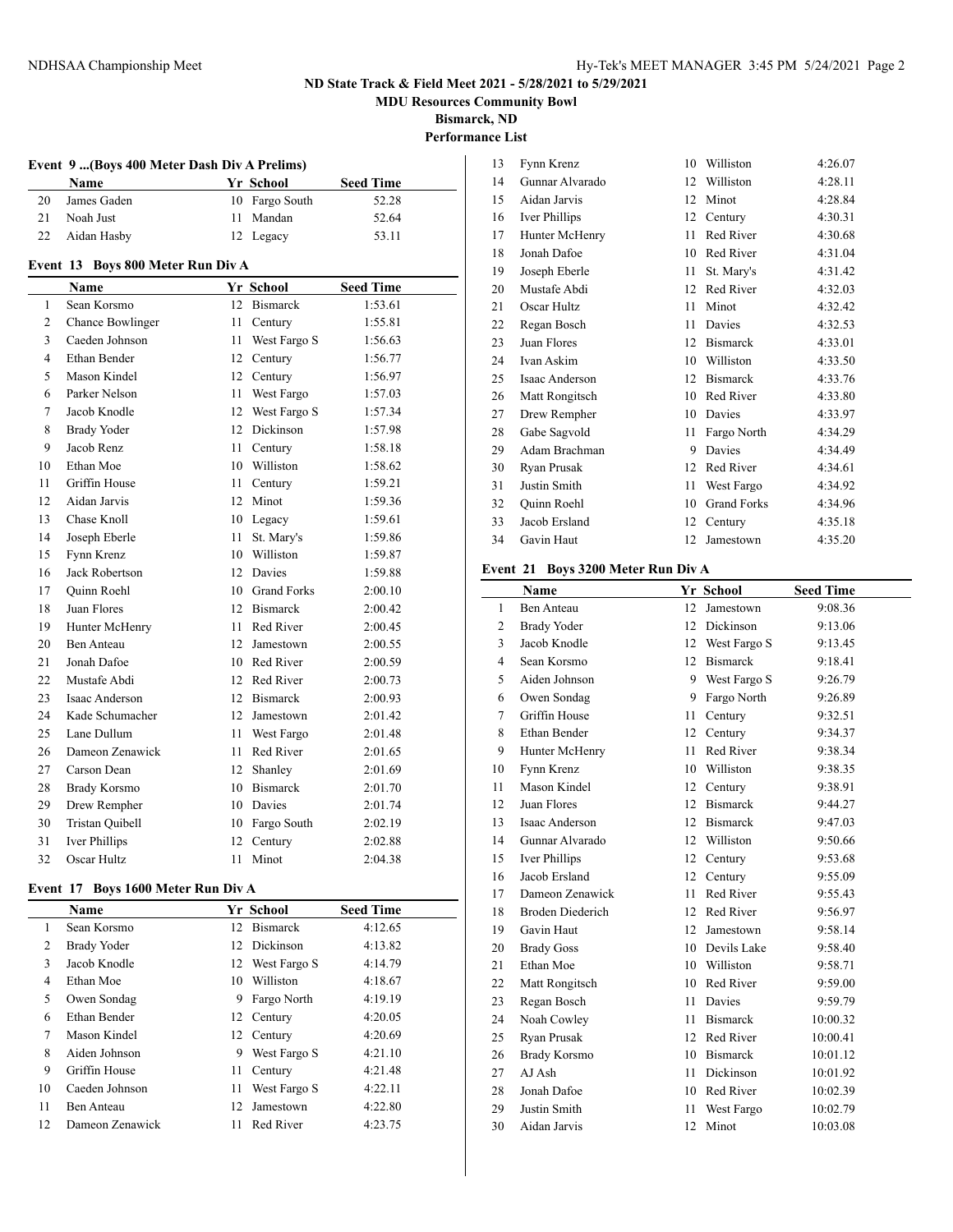**MDU Resources Community Bowl**

**Bismarck, ND**

 $\overline{a}$ 

# **Performance List**

| Event 21 (Boys 3200 Meter Run Div A) |                                               |    |                    |                  |  |
|--------------------------------------|-----------------------------------------------|----|--------------------|------------------|--|
|                                      | Name                                          |    | Yr School          | <b>Seed Time</b> |  |
| 31                                   | Quinn Roehl                                   | 10 | <b>Grand Forks</b> | 10:03.42         |  |
| 32                                   | Chandlar Rott                                 | 12 | Jamestown          | 10:04.21         |  |
|                                      | Event 27 Boys 110 Meter Hurdles Div A Prelims |    |                    |                  |  |
|                                      | Name                                          |    | Yr School          | <b>Seed Time</b> |  |
| 1                                    | <b>Brock Johnsen</b>                          | 12 | Century            | 14.37            |  |
| 2                                    | Jared Eggermont                               | 12 | Valley City        | 14.93            |  |
| 3                                    | Clay Radenz                                   | 12 | Century            | 15.02            |  |
| 4                                    | Carter Elde                                   | 11 | <b>Grand Forks</b> | 15.04            |  |
| 5                                    | Cullen Curl                                   | 12 | St. Mary's         | 15.07            |  |
| 6                                    | Morningstar Williams                          | 12 | <b>Bismarck</b>    | 15.15            |  |
| 7                                    | Ryan Brynjolfson                              | 10 | Century            | 15.61            |  |
| 8                                    | Jack Wilson                                   | 11 | Century            | 15.64            |  |
| 9                                    | Nick Kupfer                                   | 12 | Legacy             | 15.65            |  |
| 10                                   | <b>Brooks Turner</b>                          | 10 | Century            | 15.68            |  |
| 11                                   | Isaac Birnbaum                                | 11 | West Fargo S       | 15.71            |  |
| 12                                   | Nate Anderson                                 | 11 | Century            | 15.78            |  |
| 13                                   | Courage David                                 | 12 | West Fargo         | 15.79            |  |
| 14                                   | <b>Treys Tietz</b>                            | 12 | Mandan             | 15.89            |  |
| 15                                   | Jackson Kuznia                                | 12 | West Fargo S       | 15.90            |  |

### **Event 29 Boys 300 Meter Hurdles Div A Prelims**

16 Carter Byron 10 Red River 15.96 Trehvon Montgomery 12 Fargo South 15.98 18 Lukas Heydt 10 Red River 16.00

|    | $\frac{1}{2}$ boys coomed in the division of $\frac{1}{2}$ |    |                    |                  |
|----|------------------------------------------------------------|----|--------------------|------------------|
|    | Name                                                       |    | Yr School          | <b>Seed Time</b> |
| 1  | Cullen Curl                                                | 12 | St. Mary's         | 38.26            |
| 2  | Carter Elde                                                | 11 | <b>Grand Forks</b> | 38.97            |
| 3  | <b>Brock Johnsen</b>                                       | 12 | Century            | 39.07            |
| 4  | Clay Radenz                                                | 12 | Century            | 39.58            |
| 5  | Jared Eggermont                                            | 12 | Valley City        | 39.97            |
| 6  | Isaac Birnbaum                                             | 11 | West Fargo S       | 40.81            |
| 7  | Morningstar Williams                                       | 12 | <b>Bismarck</b>    | 41.10            |
| 8  | Jackson Kuznia                                             | 12 | West Fargo S       | 41.44            |
| 9  | <b>Treys Tietz</b>                                         | 12 | Mandan             | 41.60            |
| 10 | Nate Anderson                                              | 11 | Century            | 41.65            |
| 11 | Lukas Heydt                                                | 10 | Red River          | 41.71            |
| 12 | Josh Beil                                                  | 8  | Davies             | 41.79            |
| 13 | <b>Cutter Jones</b>                                        | 11 | Williston          | 41.80            |
| 14 | Adam Arnold                                                | 12 | <b>Grand Forks</b> | 41.81            |
| 15 | Drew Henriksen                                             | 10 | <b>Bismarck</b>    | 42.07            |
| 16 | Lucas Miller                                               | 12 | <b>Bismarck</b>    | 42.28            |
| 17 | Garret Schaefbauer                                         | 12 | Mandan             | 42.35            |
| 18 | Joe Williamson                                             | 11 | <b>Grand Forks</b> | 42.40            |
| 19 | Jacob Bartels                                              | 12 | Wahpeton           | 42.42            |
| 20 | Will Lacher                                                | 10 | Fargo South        | 42.92            |
| 21 | Trey Knoke                                                 | 8  | Fargo North        | 43.17            |

#### **Event 33 Boys 4x100 Meter Relay Div A Prelims**

| Team         | Relav | <b>Seed Time</b> |
|--------------|-------|------------------|
| Legacy       |       | 42.42            |
| Century      |       | 42.73            |
| West Fargo S |       | 42.87            |

| 4  | Fargo South        | А | 42.97 |
|----|--------------------|---|-------|
| 5  | <b>Bismarck</b>    | А | 43.36 |
| 6  | Shanley            | А | 43.83 |
| 7  | Fargo North        | А | 43.88 |
| 8  | Dickinson          | А | 43.95 |
| 9  | Davies             | А | 44.20 |
| 10 | West Fargo         | А | 44.20 |
| 11 | Jamestown          | А | 44.56 |
| 12 | <b>Grand Forks</b> | А | 44.62 |
| 13 | Red River          | А | 44.73 |
| 14 | Watford City       | А | 44.78 |
| 15 | St. Mary's         | А | 44.82 |
| 16 | Williston          | А | 44.84 |
| 17 | Wahpeton           | А | 45.30 |
| 18 | Mandan             | А | 45.33 |
| 19 | Valley City        | А | 45.37 |
| 20 | Minot              | А | 45.41 |

### **Event 37 Boys 4x200 Meter Relay Div A Prelims**

|                | Team               | Relay | <b>Seed Time</b> |
|----------------|--------------------|-------|------------------|
| 1              | Fargo South        | А     | 1:29.57          |
| 2              | Century            | A     | 1:29.80          |
| 3              | Legacy             | A     | 1:30.32          |
| $\overline{4}$ | Dickinson          | A     | 1:30.59          |
| 5              | Fargo North        | A     | 1:30.77          |
| 6              | West Fargo S       | A     | 1:30.84          |
| 7              | Shanley            | A     | 1:31.26          |
| 8              | <b>Bismarck</b>    | A     | 1:31.38          |
| 9              | <b>Grand Forks</b> | А     | 1:31.65          |
| 10             | Valley City        | A     | 1:32.78          |
| 11             | Red River          | А     | 1:33.25          |
| 12             | Davies             | A     | 1:33.79          |
| 13             | St. Mary's         | A     | 1:33.81          |
| 14             | West Fargo         | А     | 1:34.01          |
| 15             | Mandan             | A     | 1:35.01          |

### **Event 41 Boys 4x400 Meter Relay Div A**

|    | Team               | Relay | <b>Seed Time</b> |
|----|--------------------|-------|------------------|
| 1  | Century            | А     | 3:23.84          |
| 2  | West Fargo S       | А     | 3:24.81          |
| 3  | St. Mary's         | А     | 3:25.94          |
| 4  | Dickinson          | А     | 3:26.61          |
| 5  | Legacy             | А     | 3:28.05          |
| 6  | Shanley            | А     | 3:29.65          |
| 7  | <b>Grand Forks</b> | А     | 3:30.21          |
| 8  | <b>Bismarck</b>    | А     | 3:31.26          |
| 9  | Williston          | A     | 3:31.35          |
| 10 | Red River          | A     | 3:31.50          |
| 11 | West Fargo         | А     | 3:32.53          |
| 12 | Fargo South        | A     | 3:33.74          |
| 13 | Fargo North        | А     | 3:34.79          |
| 14 | Minot              | А     | 3:35.15          |
| 15 | Mandan             | А     | 3:36.33          |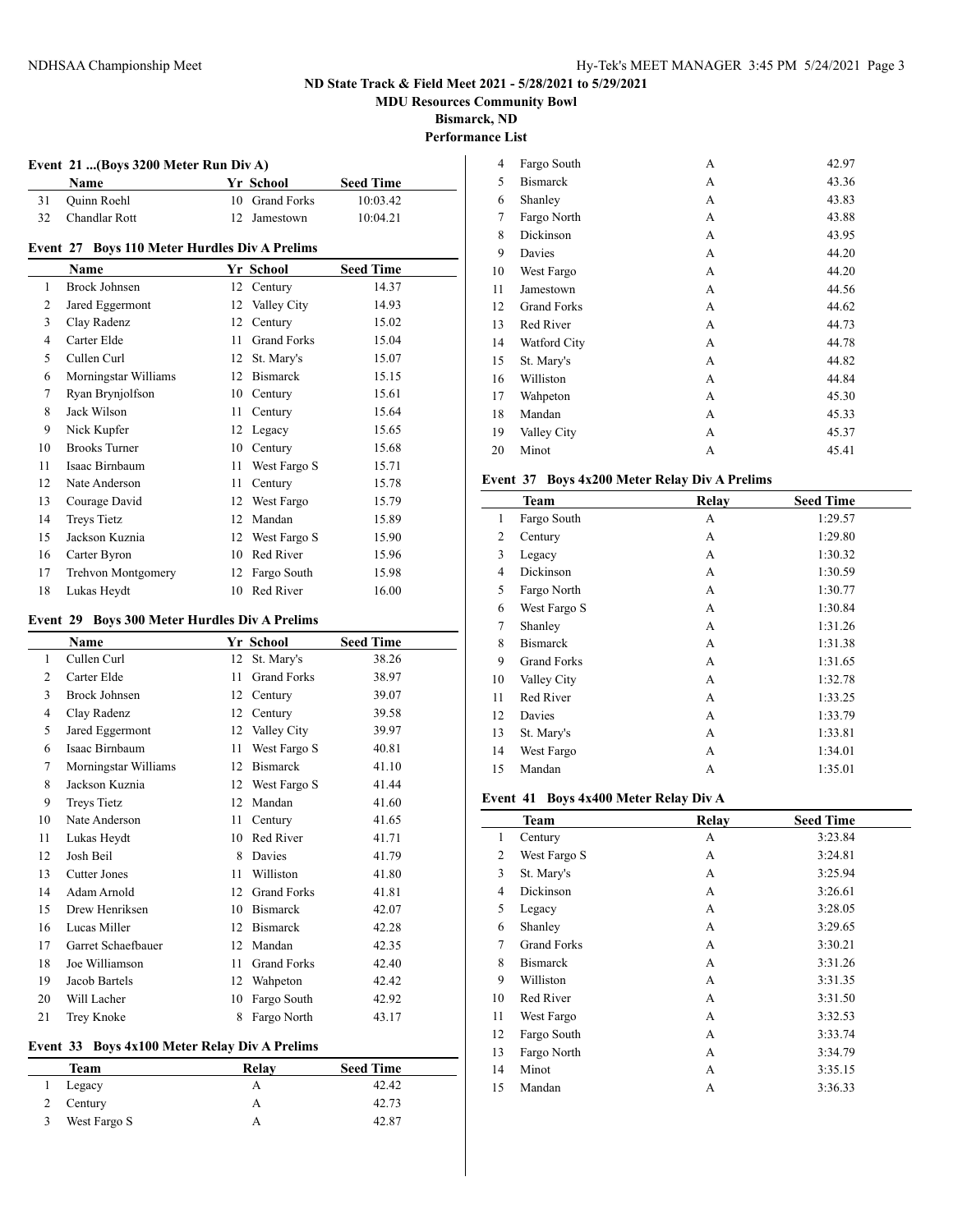**MDU Resources Community Bowl**

**Bismarck, ND**

## **Performance List**

| Event 45 Boys 4x800 Meter Relay Div A |                 |       |                  |  |  |
|---------------------------------------|-----------------|-------|------------------|--|--|
|                                       | Team            | Relay | <b>Seed Time</b> |  |  |
| 1                                     | Century         | A     | 7:51.69          |  |  |
| $\mathfrak{D}$                        | Red River       | A     | 8:02.28          |  |  |
| 3                                     | West Fargo      | A     | 8:07.63          |  |  |
| 4                                     | West Fargo S    | A     | 8:10.67          |  |  |
| 5                                     | Davies          | A     | 8:12.79          |  |  |
| 6                                     | Williston       | A     | 8:13.78          |  |  |
| 7                                     | <b>Bismarck</b> | A     | 8:13.81          |  |  |
| 8                                     | Jamestown       | A     | 8:16.59          |  |  |
| 9                                     | Dickinson       | A     | 8:19.24          |  |  |
| 10                                    | Fargo North     | A     | 8:19.54          |  |  |
| 11                                    | Minot           | A     | 8:22.64          |  |  |
| 12                                    | Shanley         | A     | 8:23.64          |  |  |
| 13                                    | Wahpeton        | A     | 8:31.23          |  |  |
| 14                                    | Legacy          | A     | 8:32.00          |  |  |
| 15                                    | Mandan          | А     | 8:34.19          |  |  |

### **Event 49 Boys High Jump Div A**

|    | Name                 |    | Yr School          | <b>Seed Mark</b> |
|----|----------------------|----|--------------------|------------------|
|    | Williams Durocher    |    | 12 Century         | $6 - 06.00$      |
| 2  | Braden Brown         | 12 | Century            | $6 - 06.00$      |
| 3  | Peyton Zaun          |    | 12 Valley City     | $6 - 02.00$      |
| 4  | <b>Brooks</b> Turner | 10 | Century            | $6 - 02.00$      |
| 5  | Carter Byron         | 10 | Red River          | $5 - 10.00$      |
| 6  | Wythe Rynestad       | 12 | <b>Grand Forks</b> | $5 - 10.00$      |
| 7  | Jean Irumva          | 11 | West Fargo         | $5 - 10.00$      |
| 8  | Kyler Scott          | 11 | <b>Bismarck</b>    | $5 - 10.00$      |
| 9  | Ethan Stotz          | 11 | <b>Bismarck</b>    | $5 - 10.00$      |
| 10 | Peyton Kessel        | 12 | Fargo South        | $5 - 10.00$      |
| 11 | Dylan Beyl           | 10 | West Fargo S       | 5-08.00          |
| 12 | Ryan Brynjolfson     | 10 | Century            | 5-08.00          |

### **Event 53 Boys Long Jump Div A**

 $\overline{a}$ 

|                | <b>Name</b>           |    | Yr School    | <b>Seed Mark</b> |
|----------------|-----------------------|----|--------------|------------------|
| 1              | <b>Braden Brown</b>   | 12 | Century      | 22-07.50         |
| $\overline{c}$ | Sibomana Enock        | 12 | Fargo South  | 22-02.50         |
| 3              | JD Williams           | 10 | Williston    | 22-00.50         |
| 4              | Trehvon Montgomery    | 12 | Fargo South  | 21-09.25         |
| 5              | <b>Quentin Lewis</b>  | 11 | Dickinson    | 21-08.50         |
| 6              | Matt Alexis           |    | 12 Legacy    | 21-08.50         |
| 7              | Ryan Brynjolfson      | 10 | Century      | 21-08.50         |
| 8              | Ty Schlichting        | 10 | West Fargo S | 21-07.00         |
| 9              | Nick Kupfer           | 12 | Legacy       | 21-06.50         |
| 10             | Ayden Cermak          | 11 | Century      | 21-05.00         |
| 11             | Dylan McGlothlin      | 10 | Legacy       | 21-05.00         |
| 12             | <b>Brooks Turner</b>  | 10 | Century      | 21-05.00         |
| 13             | <b>Tyler Thilmony</b> | 12 | Mandan       | $21 - 04.00$     |
| 14             | <b>Treys Tietz</b>    | 12 | Mandan       | 21-04.00         |
| 15             | Wade James            | 12 | Century      | 21-01.50         |
| 16             | Hudson Schroeder      | 10 | Bismarck     | 21-01.00         |
| 17             | Noah Schaffner        | 12 | Century      | 21-00.50         |
| 18             | Peyton Zaun           | 12 | Valley City  | 21-00.00         |
| 19             | Kenneth Brako         | 12 | Century      | 21-00.00         |

| 20 | Gavyn Nygren           | 9   | Legacy          | 20-11.50 |
|----|------------------------|-----|-----------------|----------|
| 21 | <b>Treyton Mauch</b>   | 8   | Wahpeton        | 20-11.00 |
| 22 | Carter Kochmann        | 12  | Shanley         | 20-10.25 |
| 23 | <b>Brode Hillstrom</b> | 11  | Jamestown       | 20-10.00 |
| 24 | Zander Albers          | 11  | Legacy          | 20-10.00 |
| 25 | Ty Allen               | 10  | <b>Bismarck</b> | 20-10.00 |
| 26 | Seth Nelson            | 11. | Century         | 20-09.50 |
| 27 | Logan Miller           |     | 10 Legacy       | 20-09.00 |
| 28 | <b>Austin Harmsen</b>  |     | 12 Davies       | 19-11.00 |
| 29 | Thomas Schreiner       |     | Davies          | 19-07.75 |

### **Event 57 Boys Triple Jump Div A**

|    | Name                    |    | Yr School       | <b>Seed Mark</b> |
|----|-------------------------|----|-----------------|------------------|
| 1  | Sibomana Enock          | 12 | Fargo South     | 44-11.00         |
| 2  | Kenneth Brako           | 12 | Century         | 44-04.50         |
| 3  | Nick Kupfer             | 12 | Legacy          | 43-07.75         |
| 4  | Morningstar Williams    | 12 | <b>Bismarck</b> | 43-04.00         |
| 5  | Dylan McGlothlin        | 10 | Legacy          | 43-03.00         |
| 6  | Ty Allen                | 10 | <b>Bismarck</b> | 43-02.00         |
| 7  | Nikko Helderop          | 12 | Century         | 42-07.00         |
| 8  | Hudson Schroeder        | 10 | <b>Bismarck</b> | 42-07.00         |
| 9  | Zander Albers           | 11 | Legacy          | 42-01.50         |
| 10 | Devin Beach             | 11 | Jamestown       | 42-01.50         |
| 11 | Carter Stinson          | 12 | Red River       | 42-00.50         |
| 12 | Ayden Cermak            | 11 | Century         | 41-09.00         |
| 13 | KJ Franklin             | 12 | West Fargo S    | 41-08.25         |
| 14 | Peyton Zaun             | 12 | Valley City     | 41-07.00         |
| 15 | Divine Okorn            | 11 | Minot           | 41-03.00         |
| 16 | Gadi Ntirandekura       | 12 | Fargo South     | 40-10.50         |
| 17 | Simon Haug              | 11 | Red River       | 40-07.50         |
| 18 | <b>Trayton Hinderer</b> | 11 | Century         | 40-06.50         |
| 19 | Lukas Heydt             | 10 | Red River       | 40-05.00         |
|    |                         |    |                 |                  |

### **Event 61 Boys Shot Put Div A**

|    | Name                   |    | Yr School       | <b>Seed Mark</b> |
|----|------------------------|----|-----------------|------------------|
| 1  | Andrew Leingang        | 12 | Century         | 59-07.00         |
| 2  | Jaxon Duttenhefer      | 12 | Mandan          | 56-10.00         |
| 3  | Ke Ortiz               | 12 | West Fargo      | 54-09.00         |
| 4  | Carter Smith           | 12 | Legacy          | 54-08.00         |
| 5  | Thomas Jeske           | 12 | Century         | 53-09.00         |
| 6  | Brady Bauman           | 12 | <b>Bismarck</b> | 53-09.00         |
| 7  | Trey Haugen            | 12 | Dickinson       | 53-08.00         |
| 8  | Lucas Schweigert       | 11 | Century         | 51-06.00         |
| 9  | Lane Grant             | 12 | Century         | 51-00.50         |
| 10 | Hunter Harvey          | 12 | Century         | 50-09.00         |
| 11 | James Tice             | 12 | Devils Lake     | 49-07.25         |
| 12 | Sam Sather             | 12 | Red River       | 49-06.00         |
| 13 | Jaxson Walz            | 10 | Century         | 49-02.00         |
| 14 | <b>Andrew Paustian</b> | 12 | Davies          | 49-01.00         |
| 15 | Jacob Burckhard        | 10 | Century         | 49-00.00         |
| 16 | Thomas Allmer          | 11 | Jamestown       | 48-08.00         |
| 17 | Conor Hedges           | 11 | <b>Bismarck</b> | 48-08.00         |
| 18 | Kaleb Vliem            | 11 | Davies          | 46-02.50         |
| 19 | Jacob Kirkeby          | 11 | West Fargo S    | 46-02.00         |